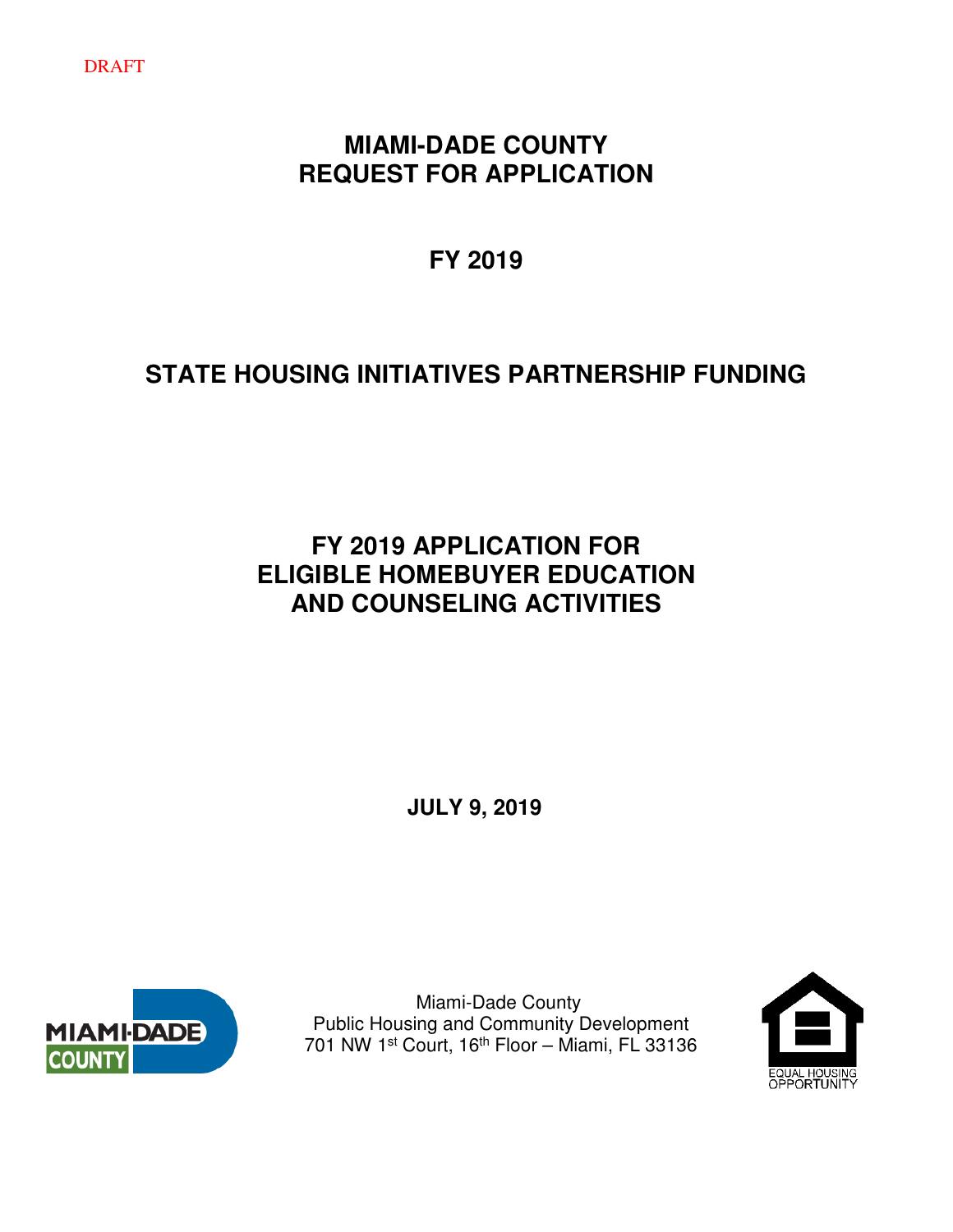# **Carlos A. Gimenez**

Mayor

## **BOARD OF COUNTY COMMISSIONERS**

**Audrey M. Edmonson**

Chairwoman

**Rebeca Sosa** Vice Chairwoman

**Barbara J. Jordan** District 1

**Jean Monestime**  District 2

**Audrey M. Edmonson** District 3

**Sally A. Heyman** District 4

**Eileen Higgins** District 5

**Rebeca Sosa** District 6

**Xavier L. Suarez**  District 7

**Daniella Levine Cava** District 8

**Dennis C. Moss** District 9

**Senator Javier D. Souto** District 10

**Joe A. Martinez** District 11

**José "Pepe" Diaz** District 12

**Esteban L. Bovo, Jr.**  District 13

**Harvey Ruvin**  Clerk of Courts

**Pedro Garcia**  Property Appraiser

**Abigail Price-Williams**  County Attorney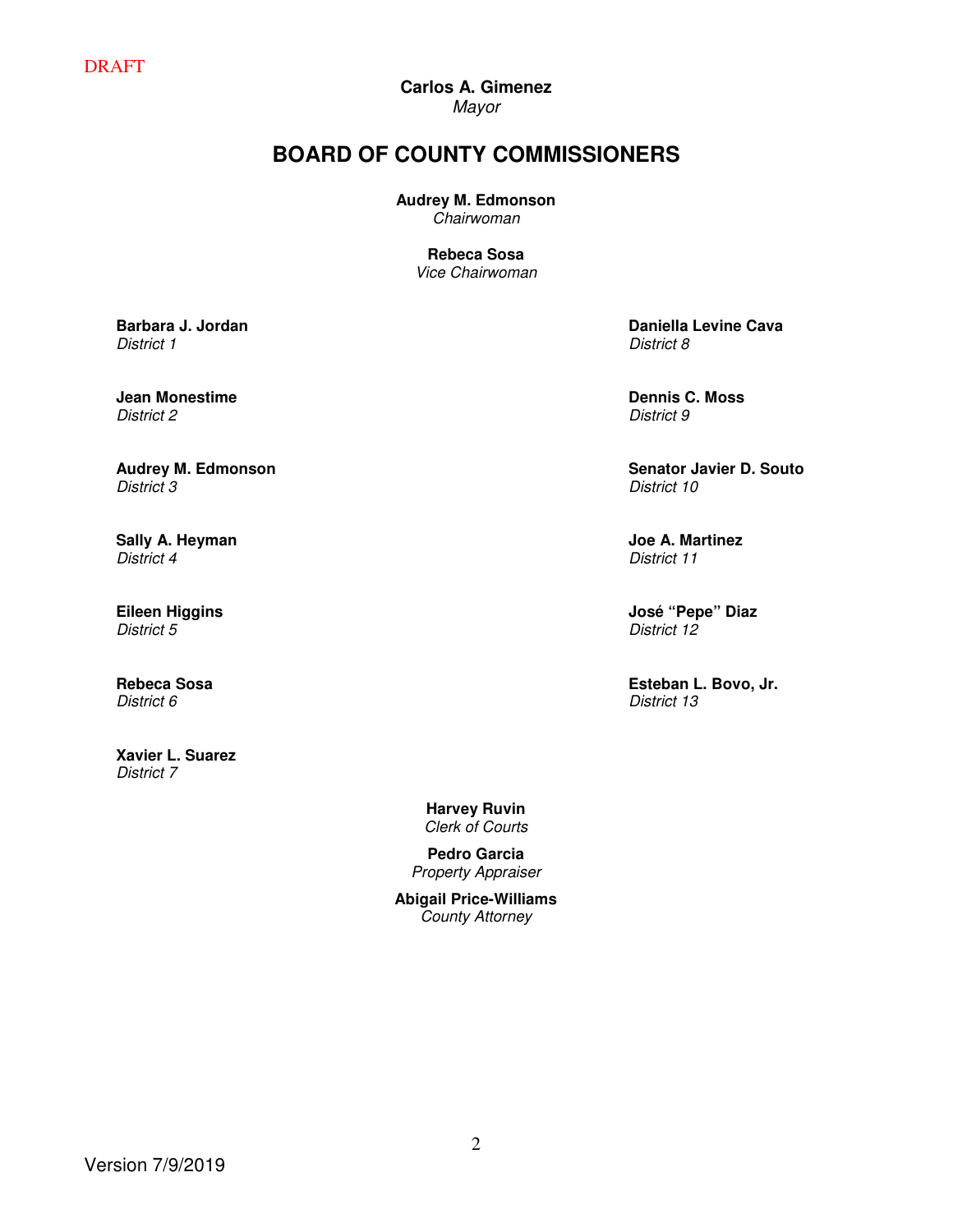## **\*\*\* APPLICATION DISCLAIMER \*\*\***

Updates to the FY 2019 RFA will be posted on the Department of Public Housing and Community Development (PHCD) website. Applicants should periodically check the website for potential changes in<br>funding availability, submission dates or requirements: funding availability, submission dates or requirements: https://www8.miamidade.gov/global/housing/requests.page

Miami-Dade County and its Department of Public Housing and Community Development does not discriminate based on race, sex, color, religion, marital status, national origin, disability, ancestry, sexual orientation, age, pregnancy or familial status in the access to, admissions to, or employment in, housing programs or activities. If you need a sign language interpreter or materials in accessible format for this event, call 786-469-2155 at least five days in advance. TDD/TTY users may contact the Florida Relay Service at 800-955-8771.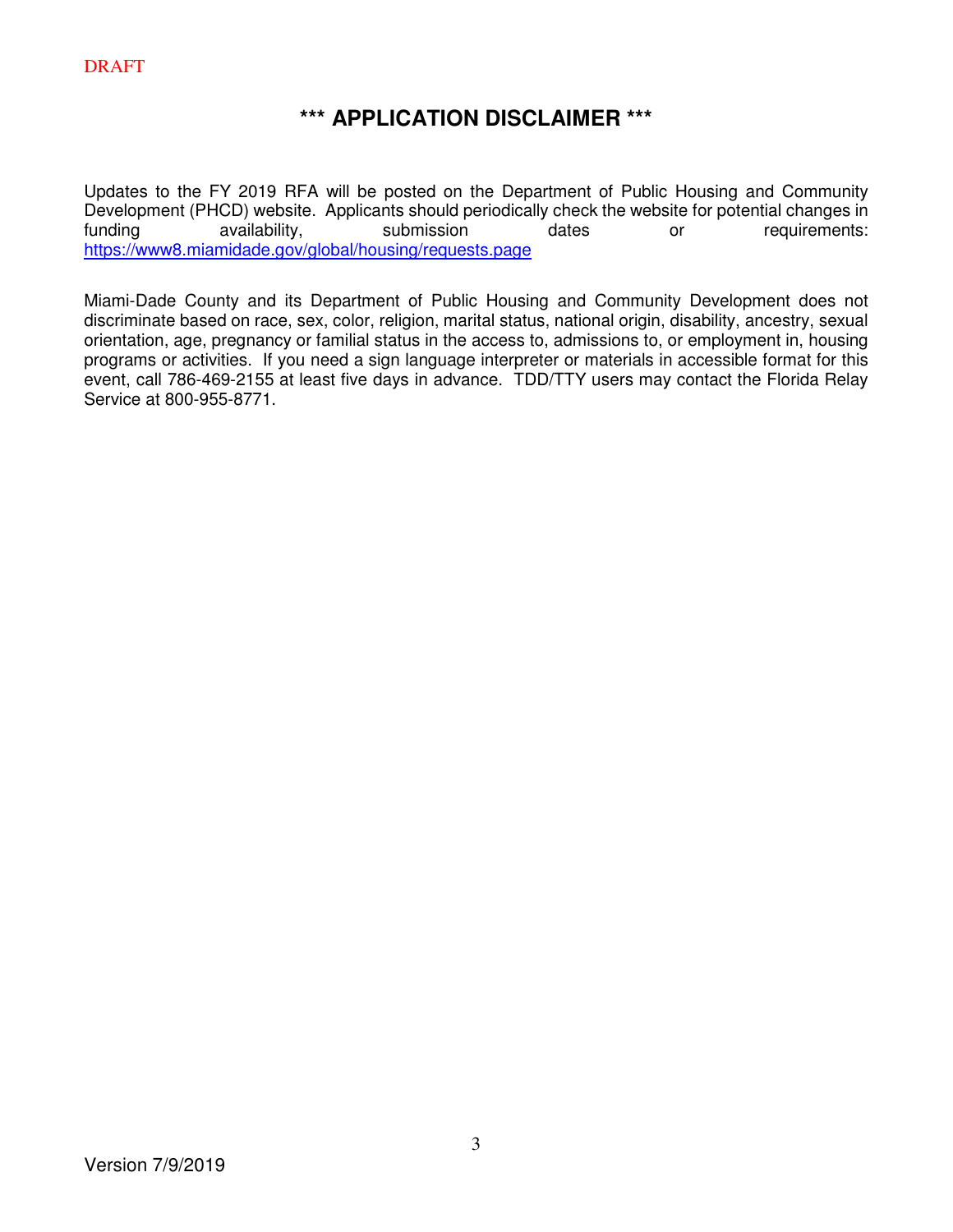## **MIAMI-DADE COUNTY**  FY 2019 REQUEST FOR APPLICATIONS (RFA) **STATE HOUSING INITIATIVES PARTNERSHIP PROGRAM FUNDING (SHIP)**  TABLE OF CONTENTS

THE COMPLETE FY 2019 RFA CAN BE FOUND ONLINE AT https://www8.miamidade.gov/global/housing/requests.page

|                                                     | Page 1  |
|-----------------------------------------------------|---------|
|                                                     | Page 2  |
|                                                     | Page 3  |
|                                                     | Page 5  |
|                                                     | Page 6  |
|                                                     | Page 8  |
|                                                     | Page 10 |
|                                                     | Page 12 |
|                                                     | Page 13 |
|                                                     | Page 14 |
|                                                     | Page 15 |
|                                                     | Page 16 |
| HOMEOWNER EDUCATION AND COUNSELING SCORING CRITERIA | Page 18 |
|                                                     | Page 20 |
|                                                     | Page 21 |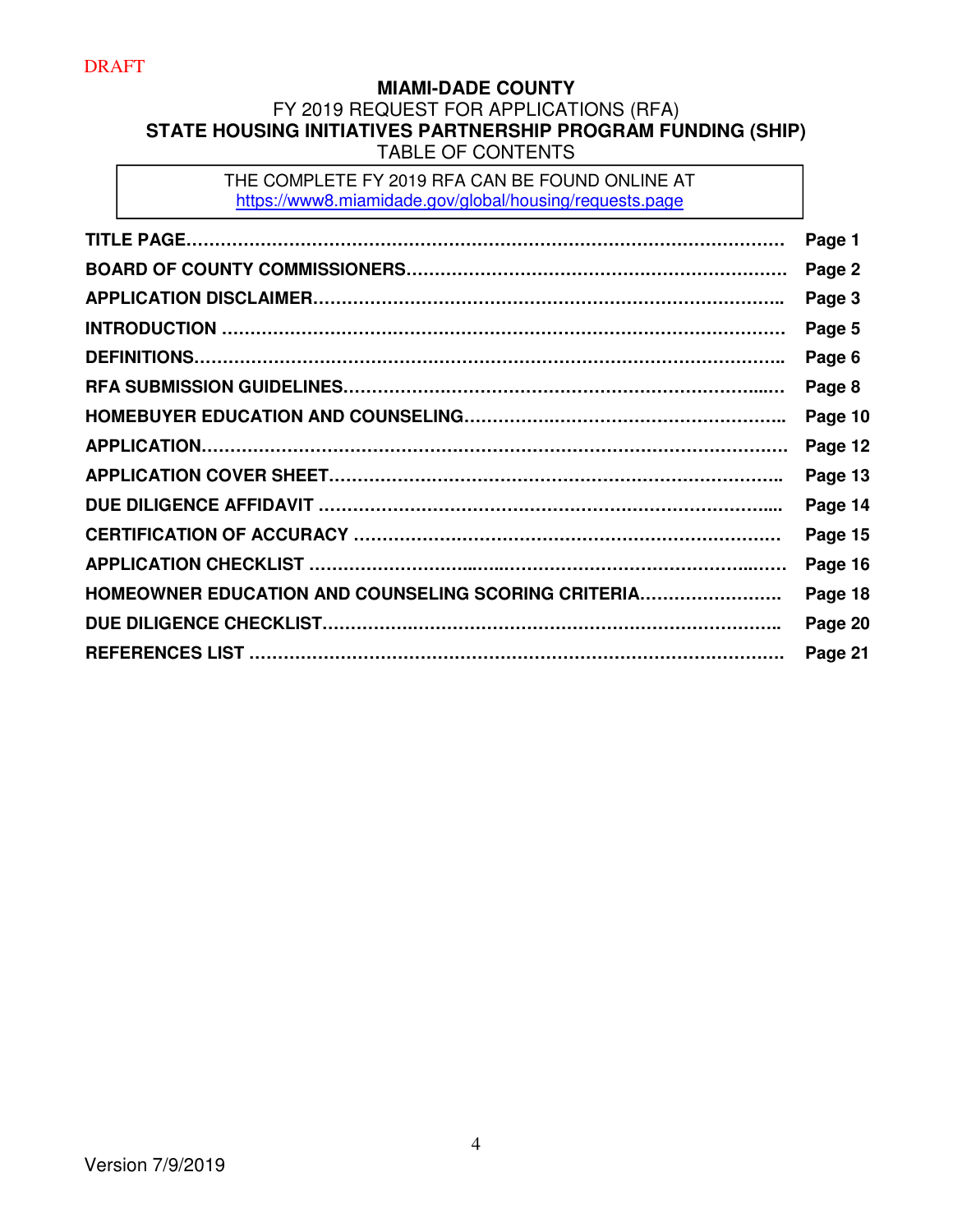## **MIAMI-DADE COUNTY FY 2019 REQUEST FOR APPLICATION STATE HOUSING INITIATIVES PARTNERSHIP FUNDING (SHIP)**

## **SECTION A**

### **Introduction**

Miami-Dade County, through the Department of Public Housing and Community Development (PHCD) is soliciting applications under this Request for Application (RFA) process to fund Homebuyer Education and Counseling activities with State Housing Initiatives Partnership (SHIP) funds.

Applicants that are qualified U.S. Department of Housing and Urban Development (HUD) approved counseling agencies, with a demonstrated ability to provide educational and counseling services to prospective homebuyers are encouraged to apply. Proof of HUD approval must be provided at the time of application to be considered for funding.

This RFA is seeking applications to address homebuyer education and counseling needs countywide, with funding amounts listed below. **The maximum amount that applicants may request is \$200,000**. In the event that an applicant has not spent prior year SHIP funds, PHCD reserves the right to lower the 2019 funding recommendation to ensure that no entity has more than \$200,000 at any time, to ensure funding availability to multiple entities.

| <b>Eligible Program Activity</b>   | <b>SHIP Total Funding Amount Available</b> |
|------------------------------------|--------------------------------------------|
| Homebuyer Education and Counseling | To Be Announced                            |

**NOTE: In the event that two or more applications receive the same score, and funds are not available to fund the applications fully, PHCD may make allocation recommendations for those applications for less than what was requested in those applications.**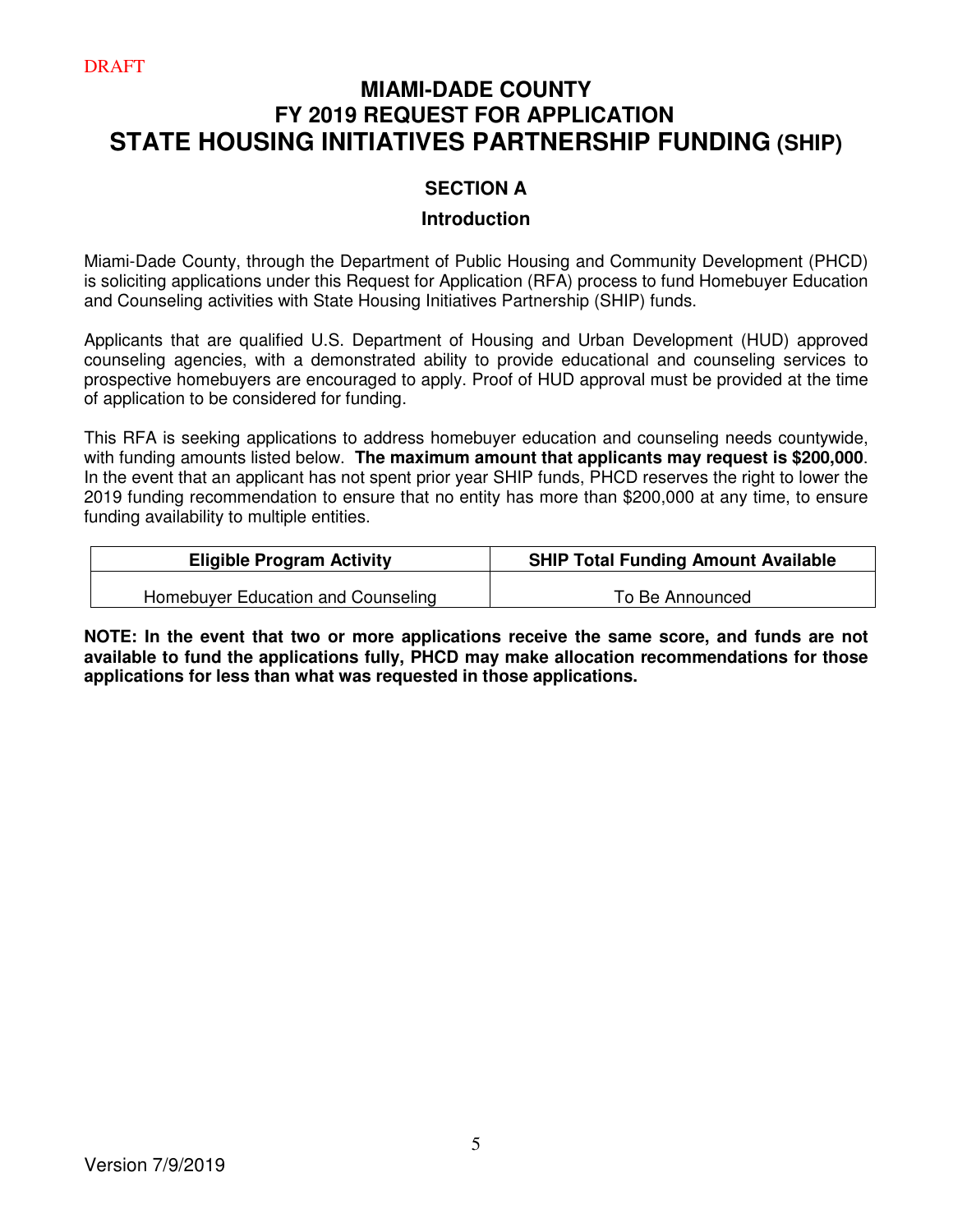#### **SECTION B**

#### **Definitions**

**Applicant:** Organization submitting an application for funding.

**Application Checklist:** Forms identifying documents required to complete this application. **Applications lacking items and/or criteria needed to meet minimum threshold will be deemed non-responsive and will not be scored.** 

**Audited Financial Statements:** Financial Statements that have been prepared in accordance with Generally Accepted Accounting Principles (GAAP) and that have been audited by an independent third party certified public accountant in accordance with generally accepted auditing standards.

**Certified Financial Statements:** Financial statements to include, but not limited to, balance sheet, income statement, and statement of cash flows that have been prepared and certified by an independent third party certified public accountant in accordance with GAAP.

**Disabled Household:** Any moderate, low, very low or extremely low income household that has one or more persons who (a) have a physical impairment or mental impairment that substantially limits one or more major life components; (b) have a record of such impairment; or (c) are regarded as having such an impairment in accordance with the Federal Fair Housing Act and Chapter 11A of the Code of Miami-Dade County.

**Elderly Housing:** As determined by HUD is a dwelling that is specifically designed for and occupied by an elderly person under a Federal, State, or local government program; or is occupied solely by persons who are 62 or older; or a dwelling that houses at least one person who is 55 or older in at least 80% of the occupied units, and adheres to a policy that demonstrates intent to house persons who are 55 or older per the Housing for Older Persons Act of 1995. Miami-Dade County's elderly housing set-aside is for persons age 55 or older per Resolution No. R-780-15.

**Financial Beneficiary:** One who is to receive a financial benefit from the proceeds of development cost (including deferred fees). This definition includes any party which meets the above criteria, such as the Developer and its principals and principals of the applicant entity. This definition does not include third party lenders, Housing Credit (HC) Syndicators, Credit Enhancers who are regulated by a state or federal agency.

**Firm Commitment:** Match/leverage funds must be explicit, in writing and signed by a person authorized to make the commitment, e.g., applicants MUST show proof of subsidy, such as an award letter or invitation to underwriting from the Florida Housing Finance Corporation (FHFC) or a board approved allocation. The commitment must indicate the total dollar value of the commitment and must be valid through financial closing of the project. It must be supported by evidence of funding ability from an industry recognized financial institution and show evidence of initial underwriting by the lender or from a financial source determined through documented evidence to be able to support the commitment. Final decisions on the issue of "firm commitment" shall be made by PHCD.

**HUD Certified Housing Counselor:** As defined in 24 CFR Part 214.3, a housing counselor who has passed the HUD Certification examination, works for a participating agency, and is certified by HUD as competent to provide housing counseling services.

**Income Levels:** An individual or family's economic means based on Area Median Income (AMI) standards.

Version 7/9/2019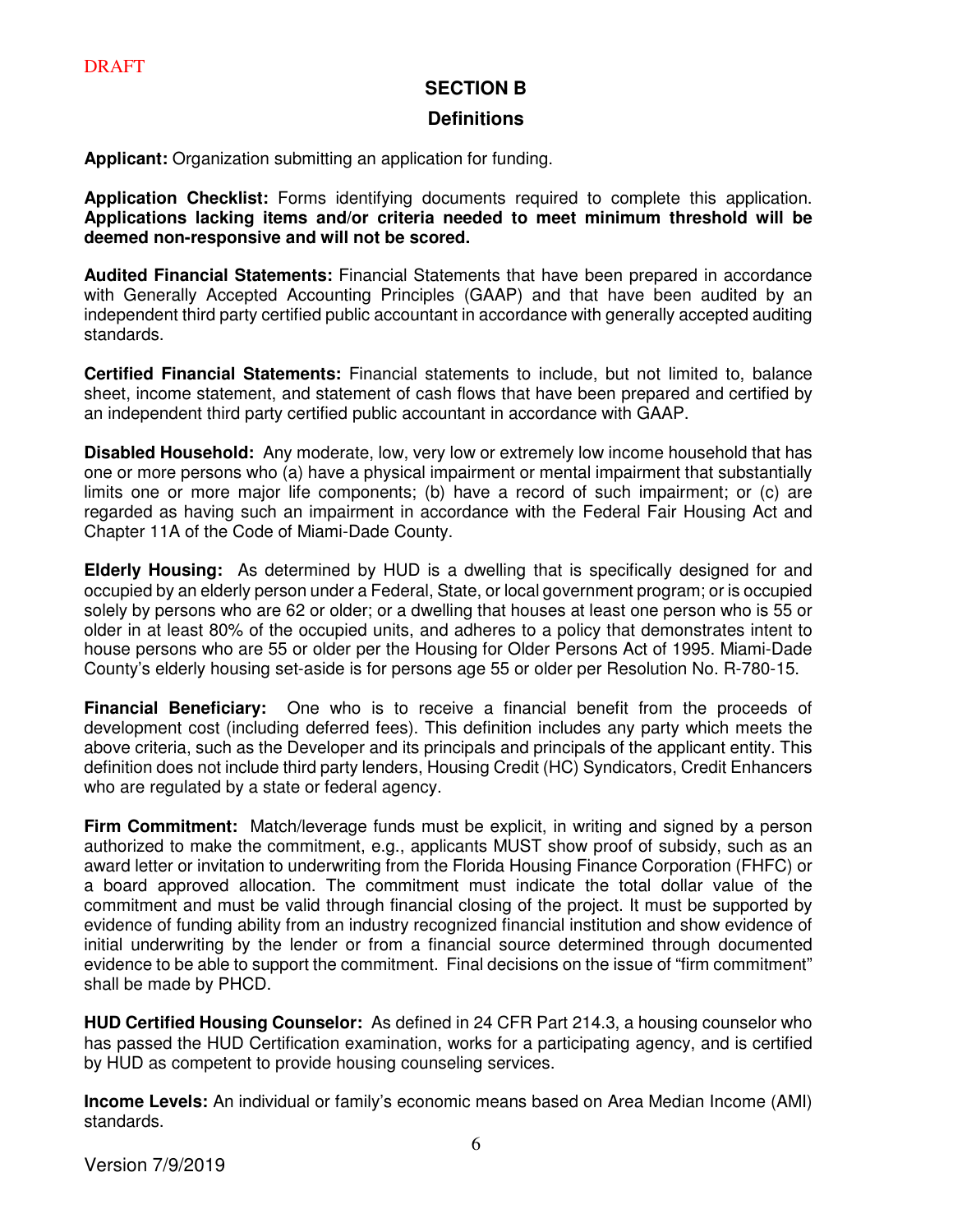- Moderate Income is above 80% AMI to 140% of AMI
- Workforce Housing Income levels are above 60% and up to 140% of AMI
- Low–Income is no more than 80% of AMI
- Very Low–Income is no more than 50% of AMI or lower
- Extremely Low-Income is no more than 33% of AMI or lower (or as more specifically defined in FHFC guidelines.)

**Intermediary:** As defined in 24 CFR Part 214.3, a HUD-approved organization that provides housing counseling services indirectly through its branches or affiliates, for whom it exercises control over the quality and type of housing counseling services rendered.

**Minimum Threshold Requirements:** Requirements that must be satisfied for the application to be responsive. Per Resolution No. R-630-13, applicants are required to provide a detailed project budget, sources and uses statement, certifications as to past defaults on agreements with Non-County sources and clear a due diligence check prior to funding commitment. The applicant must have firm commitments of all project funding. A report of Due Diligence findings will be submitted to the Board of County Commissioners. **Applications lacking any items and/or criteria needed to meet minimum threshold will be deemed non-responsive and will not be scored.** 

**PHCD:** Miami-Dade County Department of Public Housing and Community Development or predecessor or successor department.

**Principal:** An applicant, any general partner of an applicant, and any officer, director, or any shareholder of any applicant or shareholder of any general partner of an applicant.

**Special Needs Population:** A resident or a family member that is considered to be homeless, a survivor of domestic violence, a person with an emotional, mental or physical disability or youth aging out of foster care. These households require initial, intermittent or ongoing supportive services from one or more community-based service providers or long term care program.

**Sponsor:** Means any individual, association, corporation, joint venture, partnership, trust, local government, or other legal entity or any combination thereof which, has been approved by the corporation as qualified to own, construct, acquire, rehabilitate, reconstruct, operate, lease, manage or maintain a project; and except for a local government, has agreed to subject itself to the regulatory powers of the corporation.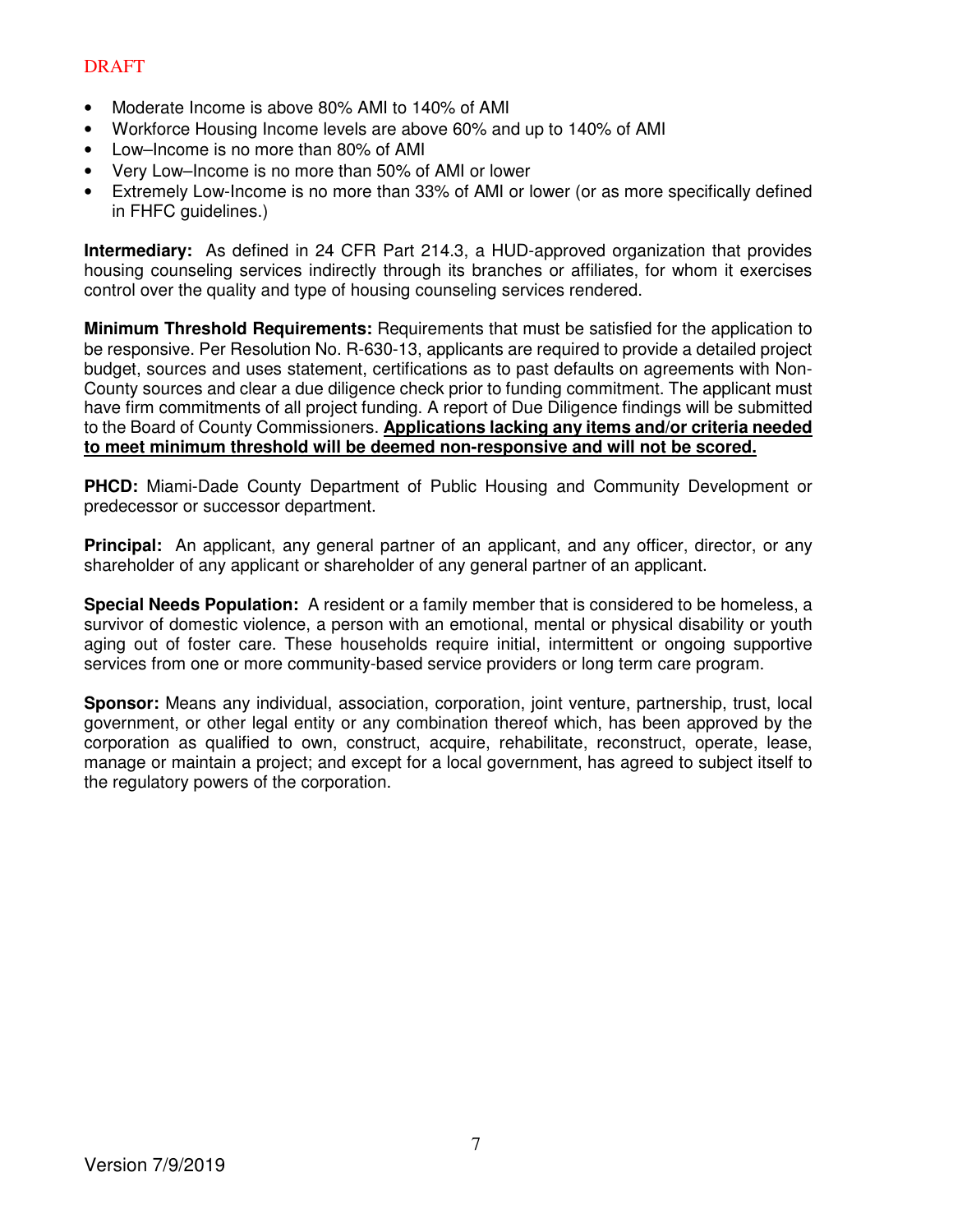## **SECTION C**

### **Submission Guidelines**

- Applicants must submit an **Application Cover Sheet** as the first page of the application. This cover sheet must include the legal name of the Developer, employer identification number (FEIN), organization type, amount of funding request, Developer's address, contact person name, title, phone number, and email address.
- Applications must be submitted in 3 ring binders, including (1) original and six (6) copies of each request for funding. Each binder is to include ONE complete application. Applicants submitting binders containing **more than one application may be deemed non-responsive and may not be scored.**
- The original version of each application must be labeled "ORIGINAL" on the outside of the binder and all Binders submitted as copies must each be labeled "COPY" accordingly.
- **Each Application must be labeled with the appropriate category: Homebuyer Counseling.**
- Applicants must score a minimum of **70 points** to be considered for a funding recommendation.
- No pages are to be stapled or clipped. Each of the 7 submitted binders must include a COMPLETE application. Do not exclude any documents from binders labeled "Copy."
- If CDs or thumb drives are submitted as part of an application, then they should be included in all 7 submitted binders (1 original and 6 copies)
- All proposals must be submitted in the legal name of the limited partnership, corporation, or entity**.**
- **All applicants are required to review and provide requisite supporting documentation outlined in the Application Checklist included in the Application, labeled and tabbed appropriately.**
- For purposes of this RFA, the application period is July 22, 2019 through August 22, 2019, Monday through Friday excluding County Holidays. Any applications submitted after the August 22, 2019 noon deadline will **not** be accepted.
- Faxed applications will **not** be accepted.
- Applications must comply with all requirements of this RFA. Applications that are incomplete or have deficiencies and errors will be submitted to the County Attorney's Office for legal review and determination of responsiveness.
- No changes or additions to applications will be accepted after the application deadline.
- Applications will not be accepted anywhere other than as noted in this application.
- Miami-Dade County will not fund an entity or an affiliate with outstanding defaulted loans, debarment actions or any other legal encumbrances with the County, State of Florida, or Federal programs regardless of the merits of the submitted proposal.
- An applicant may be disqualified from consideration for funding in this RFA based on poor performance or non-compliance on any other projects with PHCD.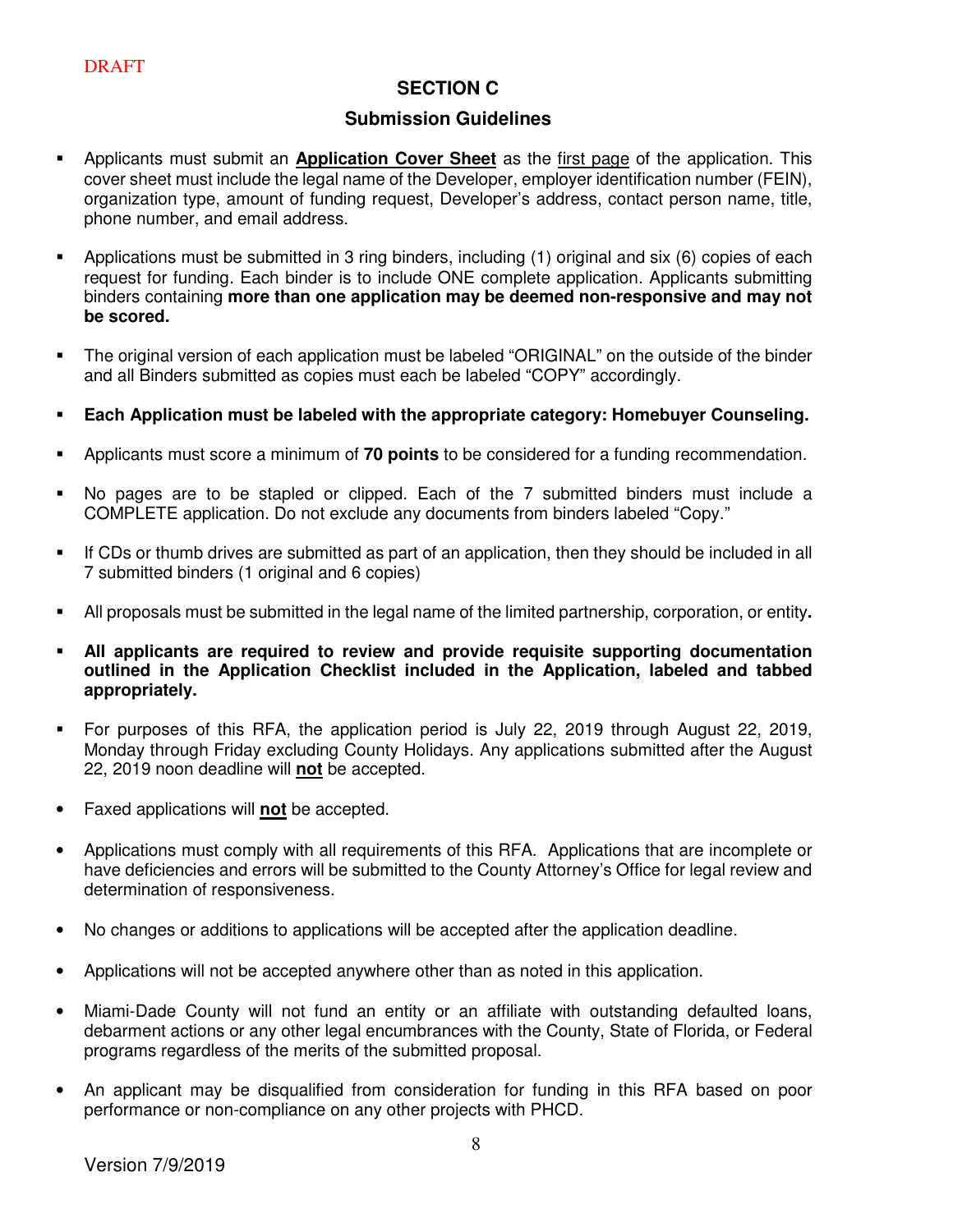- PHCD will adhere to compliance quidelines pursuant to Resolution No. R-630-13 approved by the Miami-Dade County Board of County Commissioners on July 16, 2013, requiring PHCD to complete and report a Due Diligence investigation on all applicants using the Due Diligence Checklist. **Unless expressly authorized by the County Mayor or the Mayor's designee (Resolution No. 630-13, Section 3), any entity NOT clearing the Due Diligence Investigation will NOT be recommended to the Board for funding.**
- **Applications lacking any items and/or criteria needed to meet minimum threshold will be deemed non-responsive and will not be scored.**
- Applications submitted prior to the August 22, 2019 deadline can be submitted to the Clerk of the Board from July 22, 2019 through August 21, 2019, Monday through Friday, except on Holidays observed by the County. Applications must be labeled as directed below:

**Mr. Harvey Ruvin Clerk of the Board of County Commissioners Stephen P. Clark Center 111 N.W. First Street, 17th Floor Miami, Florida 33128 Miami-Dade County Department of Public Housing and Community Development Attention: Director's Office** 

On August 22, 2019, APPLICATIONS WILL **ONLY** BE ACCEPTED DURING THE HOURS OF **9:00 a.m. and 12:00 noon** at the **Department of Public Housing and Community Development located in the Overtown Transit Village North Building, 701 NW 1st Court, Miami, FL 33136.**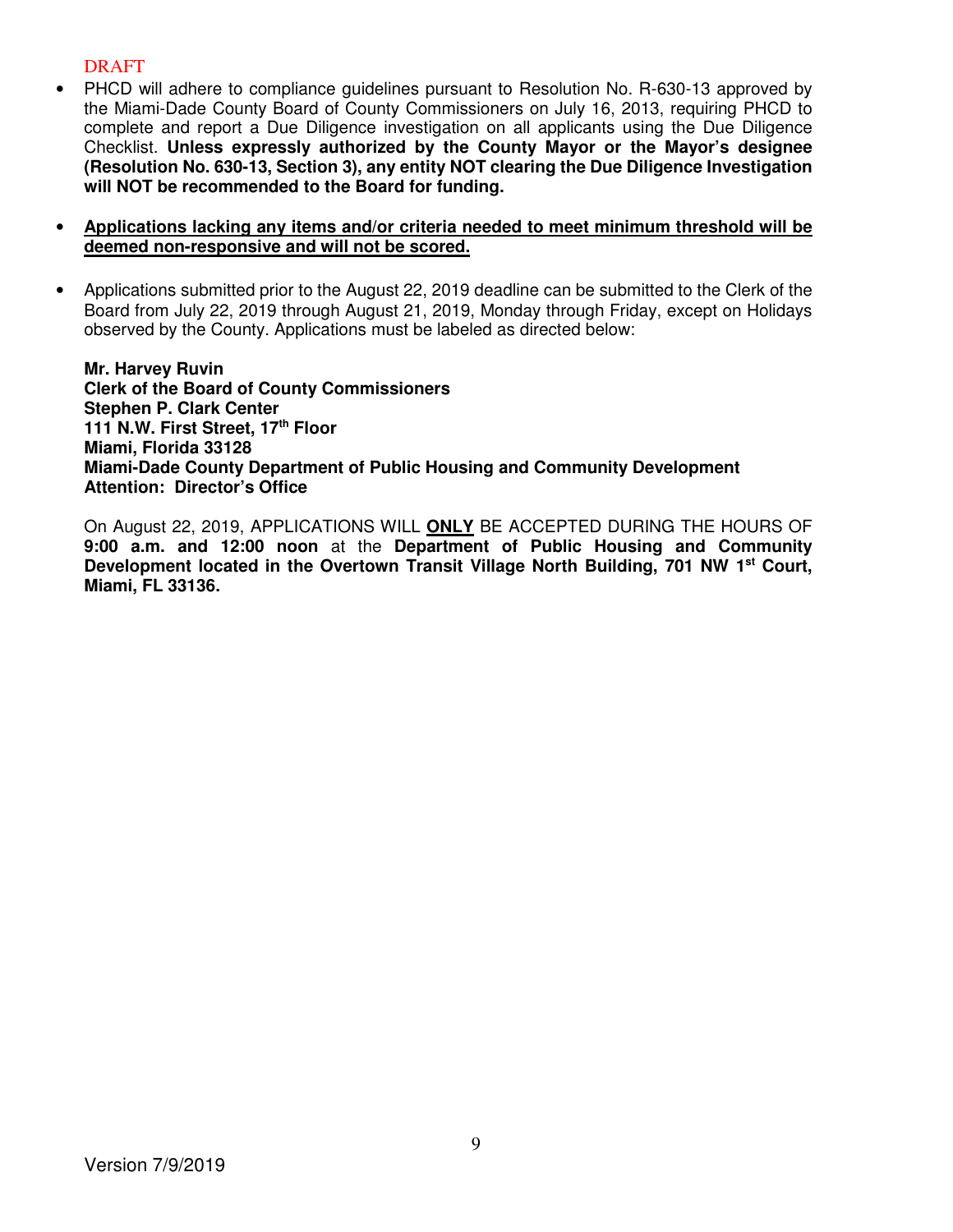## **SECTION D**

## **Homebuyer Education and Counseling**

The Department of Public Housing and Community Development (PHCD) is soliciting applications for Homebuyer Education and Counseling services from qualified U.S. Department of Housing and Urban Development (HUD) approved agencies. Applicants with a demonstrated ability to provide educational and counseling services to prospective homebuyers are encouraged to apply. Proof of HUD approval must be provided at the time of application to be considered for funding. Education and Counseling services must include the following topics:

- Financing
- Fair housing practices
- Credit counseling
- Budget and money management
- Financial literacy
- Selecting a neighborhood (schools, employment, transportation)
- Finding a home
- Negotiating a purchase price
- Home maintenance
- Mortgage approval process
- Post-closing education and counseling
- Inspections and Repairs
- Foreclosure prevention counseling
- Special mortgage programs provided by private sector lenders and Miami-Dade County to assist first-time home buyers, persons with special needs, and those that will qualify by income

#### **Minimum Threshold Requirements**

- Applicant/Agency must be a HUD approved Homebuyer Education and Counseling Agency.
- Or, if the applicant/agency is participating with a HUD approved intermediary, documentation must be provided, to include:
	- a screen print verifying that the national or regional intermediary is on the list of HUD approved housing counseling agencies
	- a screen print verifying that the applicant/entity is listed as an affiliate or branch that is connected to the intermediary
	- a fully executed copy of the agreement between the parties, including all attachments
	- other verification of the connection of the applicant/entity and the intermediary, and any parent organizations
	- a HUD-certified counseling agency certificate.

#### **Applications lacking items and/or criteria needed to meet minimum threshold will be deemed nonresponsive and will not be scored.**

Applicants must score a minimum of **70 points** to be considered for a funding recommendation.

Supporting documentation for the agency's experience, professional affiliations, employee certifications, training materials, funding sources, program costs, marketing plans and client management system **is required to receive points in this application. The cost per client as indicated in the application will be the same cost per client reflected in the contract.**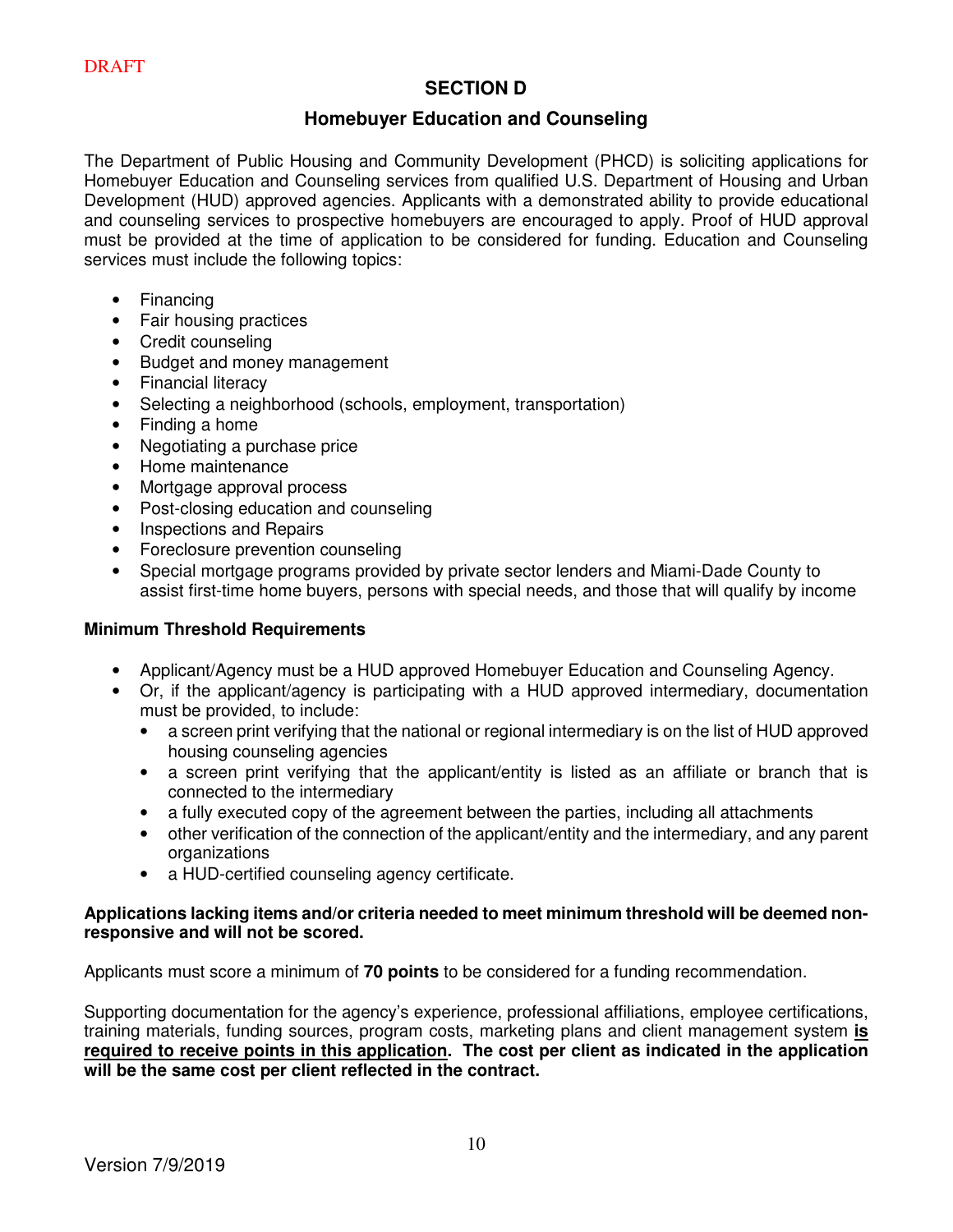The County will endeavor to distribute awarded funds in a **geographically equitable** manner, such that residents in the North, Central, and South shall have reasonable access to homebuyer education and counseling services. This policy seeks to achieve greater efficiencies in the provision of services and the expenditure of funds by eliminating the funding of multiple agencies that provide duplicative services in the same market area.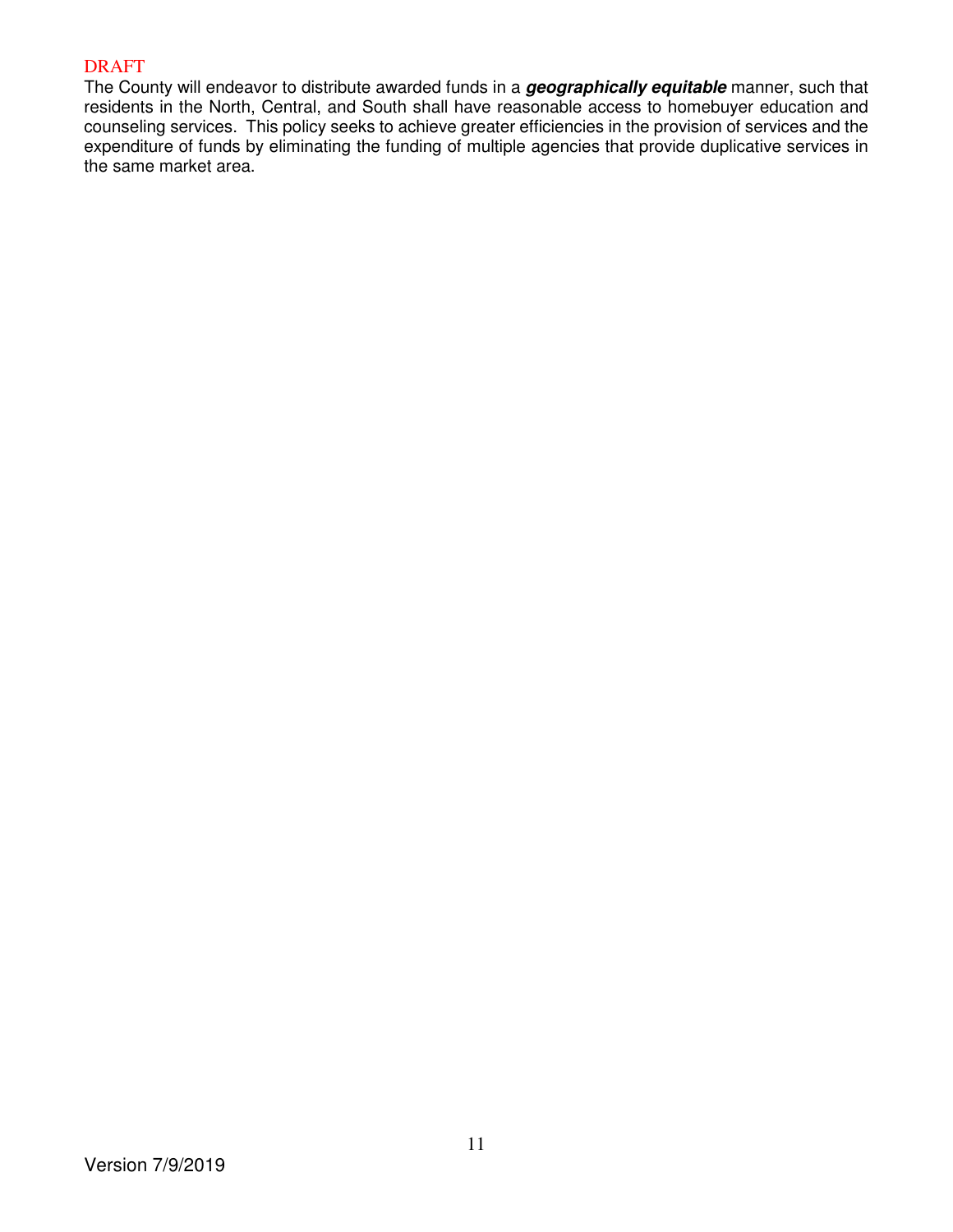# **HOMEBUYER EDUCATION AND COUNSELING APPLICATION**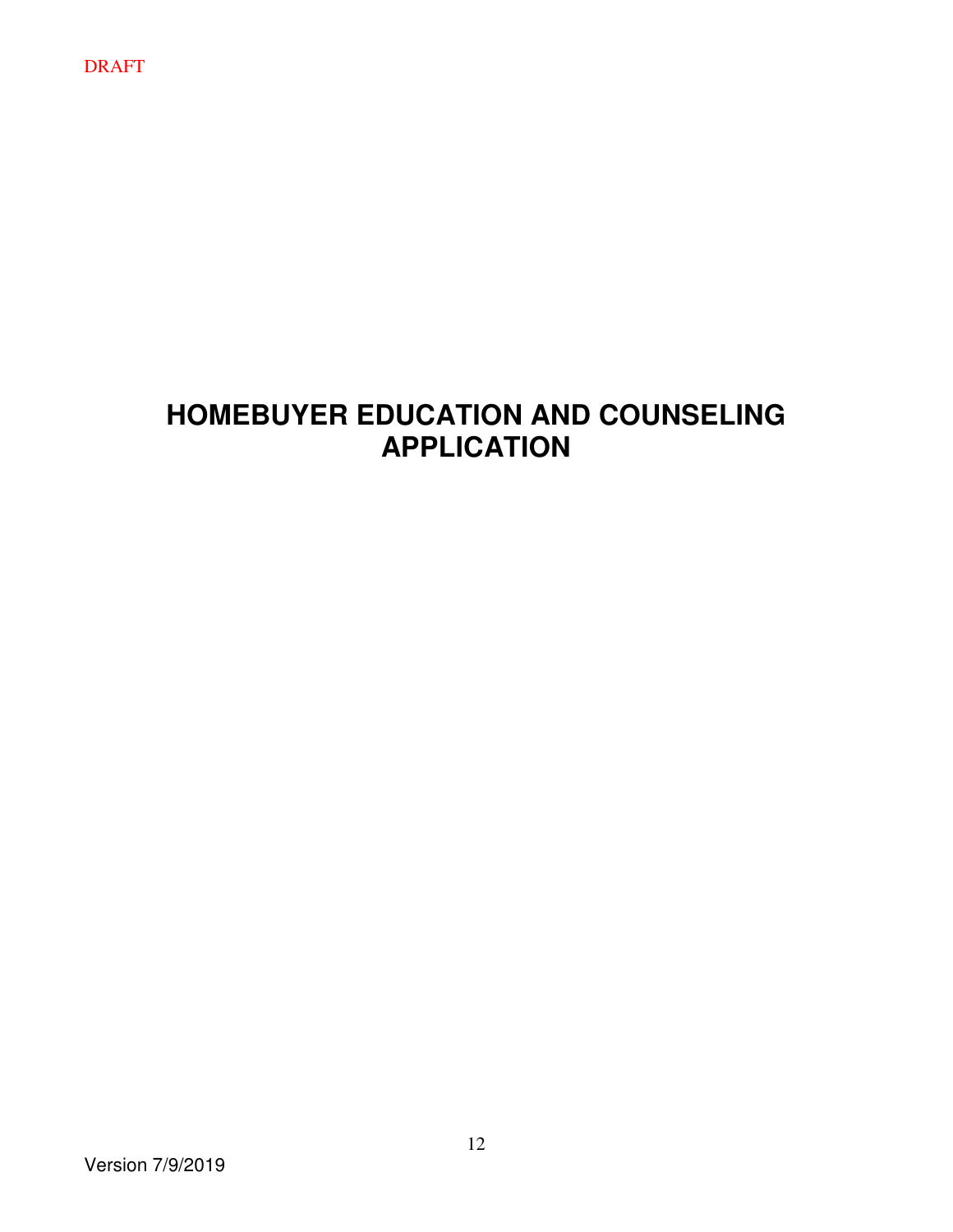## **APPLICATION COVER SHEET FY 2019 SHIP REQUEST FOR APPLICATION (RFA)**

| <b>ENTITY / APPLICANT INFORMATION:</b>                |                                                                                                                       |
|-------------------------------------------------------|-----------------------------------------------------------------------------------------------------------------------|
| <b>Legal Name:</b>                                    |                                                                                                                       |
|                                                       | Organization's Federal Tax or Employer Identification Number (TIN/FEIN): ___________________________                  |
| Organization's Dun & Bradstreet D-U-N-S # (Required): | To obtain DUNS #, please call 1.866.705.5711 or visit http://fedgov.dnb.com/webform                                   |
|                                                       |                                                                                                                       |
|                                                       |                                                                                                                       |
|                                                       |                                                                                                                       |
|                                                       | City ______________________________  State ________________________  Zip+4 ________________________                   |
| <b>ACTIVITY INFORMATION:</b>                          |                                                                                                                       |
|                                                       |                                                                                                                       |
|                                                       | City ____________________________  State ____________________  Zip+4 ______________________________                   |
| site is located in.                                   | If multiple sites are proposed, please attach a separate list including the address and Commission District that each |
|                                                       |                                                                                                                       |
| <b>Activity Description:</b>                          |                                                                                                                       |
|                                                       |                                                                                                                       |
|                                                       |                                                                                                                       |
| Funding Amount Requested:                             |                                                                                                                       |
|                                                       |                                                                                                                       |

With my signature below, I attest to the accuracy of the information provided on this cover page. The information above summarizes my RFA 2019 application submission.

| Signature: |  |
|------------|--|
|            |  |

Name (printed): \_\_\_\_\_\_\_\_\_\_\_\_\_\_\_\_\_\_\_\_\_\_\_\_\_\_\_\_\_\_\_

Date: \_\_\_\_\_\_\_\_\_\_\_\_\_\_\_\_\_\_\_\_\_\_\_\_\_\_\_\_\_\_\_\_\_\_\_\_\_\_\_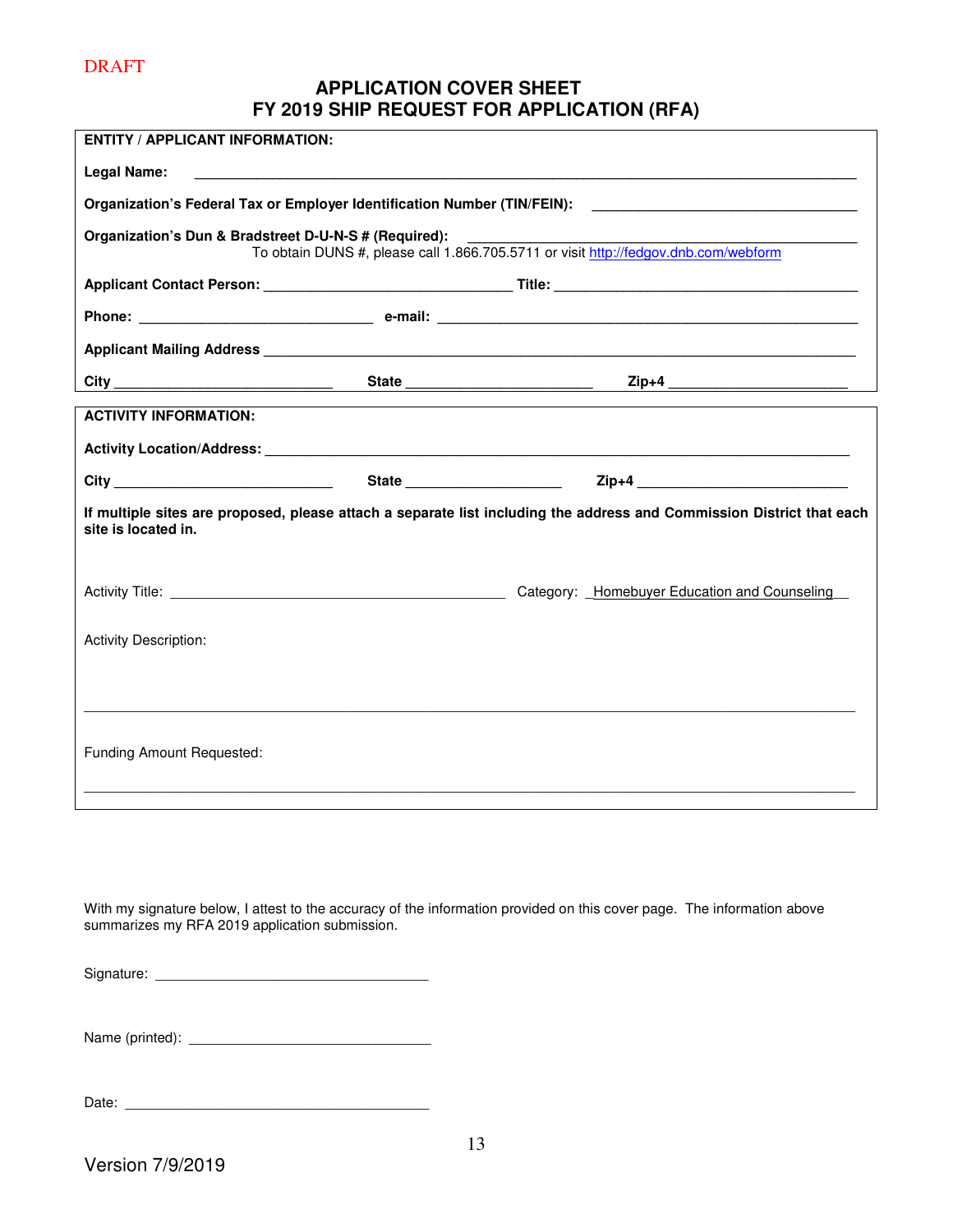



## **PUBLIC HOUSING AND COMMUNITY DEVELOPMENT DUE DILIGENCE AFFIDAVIT**

|                 |      | <b>Applicant Name:</b>                 |                                                                                     |                                                                                                                                                                                                                     |
|-----------------|------|----------------------------------------|-------------------------------------------------------------------------------------|---------------------------------------------------------------------------------------------------------------------------------------------------------------------------------------------------------------------|
| <b>Address:</b> |      |                                        |                                                                                     |                                                                                                                                                                                                                     |
|                 |      | <b>Telephone Number:</b>               | <u> 1989 - Johann Stoff, fransk politik (f. 1989)</u>                               |                                                                                                                                                                                                                     |
|                 |      | knowledge and belief, that:            |                                                                                     | Pursuant to Miami-Dade County Resolution No. R-630-13, the undersigned certifies, to the best of his or her                                                                                                         |
|                 |      |                                        |                                                                                     | Within the past five (5) years, neither the Entity nor its directors, partners, principals, members or board members:                                                                                               |
|                 |      | contract;                              |                                                                                     | i. Have been sued by a funding source for breach of contract or failure to perform obligations under a                                                                                                              |
|                 | ii.  |                                        | Have been cited by a funding source for non-compliance or default under a contract; |                                                                                                                                                                                                                     |
|                 | iii. |                                        | Have been a defendant in a lawsuit based upon a contract with a funding source;     |                                                                                                                                                                                                                     |
|                 |      | in connection with any County program. |                                                                                     | iv. Have been charged with a crime that is unresolved at the time of signing this document; have been<br>convicted at any time of a crime of fraud or bribery; or have been convicted at any time of a criminal act |
|                 |      |                                        |                                                                                     |                                                                                                                                                                                                                     |
|                 |      | This is certified by my signature:     |                                                                                     |                                                                                                                                                                                                                     |
|                 |      | Applicant's Signature                  | <b>Print Name</b>                                                                   | Date                                                                                                                                                                                                                |
|                 |      |                                        | Subscribed and sworn to (or affirmed) before me this ________________ day of        |                                                                                                                                                                                                                     |
|                 |      |                                        |                                                                                     |                                                                                                                                                                                                                     |
|                 |      |                                        |                                                                                     |                                                                                                                                                                                                                     |
|                 |      | (Print or Stamp of Notary):            |                                                                                     | Expiration Date: ________________________                                                                                                                                                                           |



This material is available in an accessible format upon request. CD/60/31516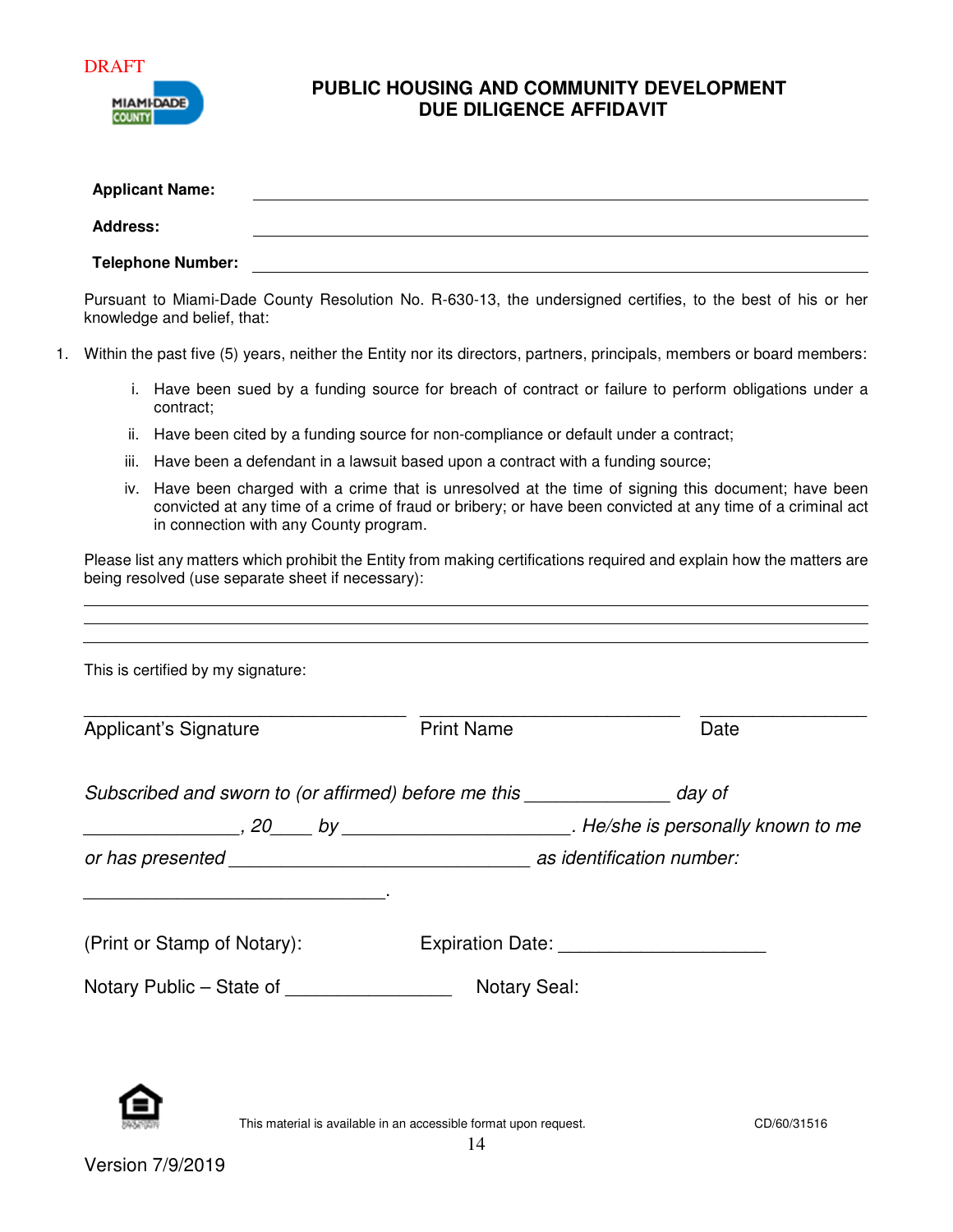

## **PUBLIC HOUSING AND COMMUNITY DEVELOPMENT FY 2019 SHIP RFA CERTIFICATION OF ACCURACY**

This page must be signed by the authorized representative of the Applicant/Developer as to the accuracy and completeness of this proposal. No proposals will be accepted without this document.

I hereby certify that this proposal is complete and all information included herein is true and accurate.

Name of Applicant: \_\_\_\_\_\_\_\_\_\_\_\_\_\_\_\_\_\_\_\_\_\_\_\_\_\_\_\_\_\_\_\_\_\_\_\_\_\_\_\_\_\_\_\_\_\_\_\_\_

Authorized Representative: \_\_\_\_\_\_\_\_\_\_\_\_\_\_\_\_\_\_\_\_\_\_\_\_\_\_\_\_\_\_\_\_\_\_\_ (print name)

Title: \_\_\_\_\_\_\_\_\_\_\_\_\_\_\_\_\_\_\_\_\_\_\_\_\_\_\_\_\_\_\_\_\_

| Signature: |  |  |  |  |
|------------|--|--|--|--|
|            |  |  |  |  |

| Date:<br>$- - -$ |  |  |  |  |
|------------------|--|--|--|--|
|                  |  |  |  |  |

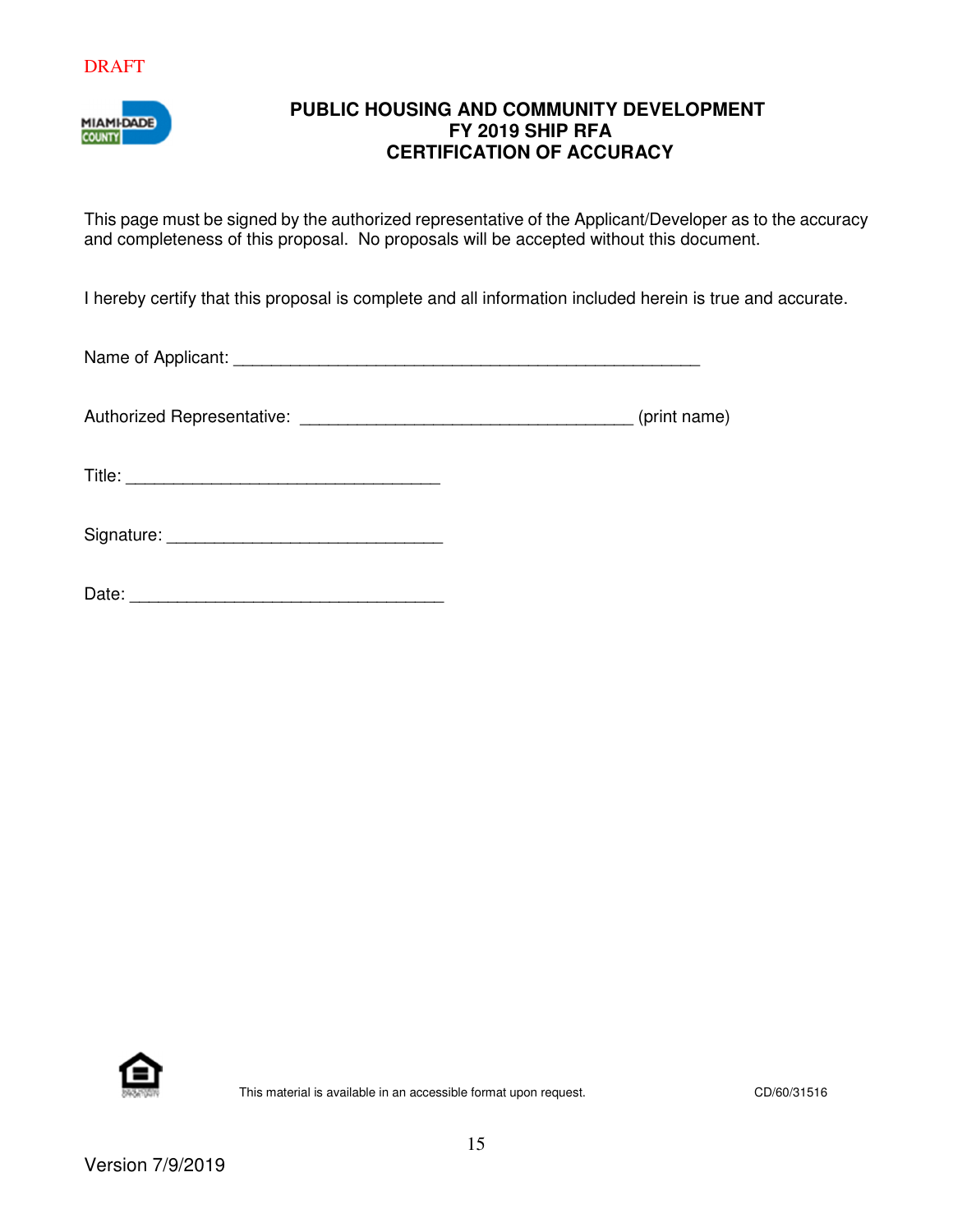#### **COPIES OF ALL DOCUMENTS MUST BE INCLUDED IN EACH SUBMITTED BINDER** IN THE ORDER THEY APPEAR IN THE LIST BELOW LABELED BY CORRESPONDING TAB, TITLE AND PAGE NUMBER WHERE DOCUMENT IS FOUND.

## **ALL DOCUMENTS MUST HAVE PAGE NUMBERS**

#### **ALL items listed in the following checklist labeled REQUIRED must be included with your application submission**

| <b>Tab</b>        | <b>Document</b>                                                                                                                                                                                                                                            | <b>Required</b>       | <b>Include Page</b><br><b>Number where</b><br>document is<br>located |
|-------------------|------------------------------------------------------------------------------------------------------------------------------------------------------------------------------------------------------------------------------------------------------------|-----------------------|----------------------------------------------------------------------|
| 1.                | <b>Application Cover Sheet</b>                                                                                                                                                                                                                             | Required              | Tab 1: Page                                                          |
| $\overline{2}$ .  | <b>Application Checklist/Table of Contents</b>                                                                                                                                                                                                             | Required              | $\overline{\mathsf{Tab}}$ 2: Page $\overline{\phantom{a}}$           |
| $\overline{3}$ .  | <b>Application Activity Submission Form</b>                                                                                                                                                                                                                | Required              | Tab 3: Page __                                                       |
| 4.                | <b>Application: General Section</b>                                                                                                                                                                                                                        | Required              | Tab 4: Page                                                          |
| $\overline{5}$ .  | <b>Application:</b>                                                                                                                                                                                                                                        | Required              | Tab 5: Page                                                          |
|                   | Abbreviated Activity Description                                                                                                                                                                                                                           | Required              | Tab 5: Page                                                          |
|                   | Activity Location and Description of Service Area (Include interior and<br>exterior pictures of activity location.)                                                                                                                                        | Required              | Tab 5: Page                                                          |
|                   | Statement of Metropolitan Significance (Only for activities in Entitlement                                                                                                                                                                                 | Only If               | Tab 5: Page                                                          |
|                   | Cities.)                                                                                                                                                                                                                                                   | Applicable            |                                                                      |
| $\overline{6}$ .  | Scope of Services - Including Detailed Activity Description, Location,<br>Proposed Accomplishments, and Action Steps                                                                                                                                       | Required              | Tab 6: Page                                                          |
| 7.                | <b>Budget</b> - The applicant shall submit a full and complete total budget<br>including a listing of all funds, which are expected to be utilized as a match<br>or to partially fund the project or program including funds requested in this<br>proposal | Required              | Tab 7: Page                                                          |
|                   | <b>Entity Budget</b>                                                                                                                                                                                                                                       | Required              | Tab 7: Page                                                          |
|                   | <b>Entity Assets and Liabilities</b>                                                                                                                                                                                                                       | Required              | Tab 7: Page                                                          |
|                   | Audited Financial Statements or a Certified Financial Statement,<br>certified by an independent 3rd party auditor.                                                                                                                                         | Required              | Tab 7: Page                                                          |
|                   | <b>Detailed Activity Budget</b>                                                                                                                                                                                                                            | Required              | Tab 7: Page                                                          |
|                   | Five-Year Operating Pro-Forma                                                                                                                                                                                                                              | Only If<br>Applicable | Tab 7: Page                                                          |
|                   | Sources & Uses Statement for Proposed Activity                                                                                                                                                                                                             | Required              | Tab 7: Page                                                          |
|                   | Leveraged Sources (Award Letters, Signed Affidavits, and/or Letters of<br>Commitment)                                                                                                                                                                      | Required              | $\overline{\mathsf{Tab}\ 7:}\mathsf{Page}\_$                         |
| 8.                | <b>Due Diligence Affidavit</b>                                                                                                                                                                                                                             | Required              | Tab 8: Page                                                          |
| 9.                | W-9 Form - Request for Taxpayer Identification Number & Certification                                                                                                                                                                                      | Required              | Tab 9: Page                                                          |
| 10.               | <b>Certification of Accuracy</b>                                                                                                                                                                                                                           | Required              | Tab 10: Page                                                         |
| $\overline{11}$ . | Tax Exempt Status Letter - Evidence of not-for-profit status.                                                                                                                                                                                              | Only If<br>Applicable | Tab 11: Page                                                         |
| 12.               | IRS 990 - Description of not-for-profit status.                                                                                                                                                                                                            | Required              | Tab 12: Page                                                         |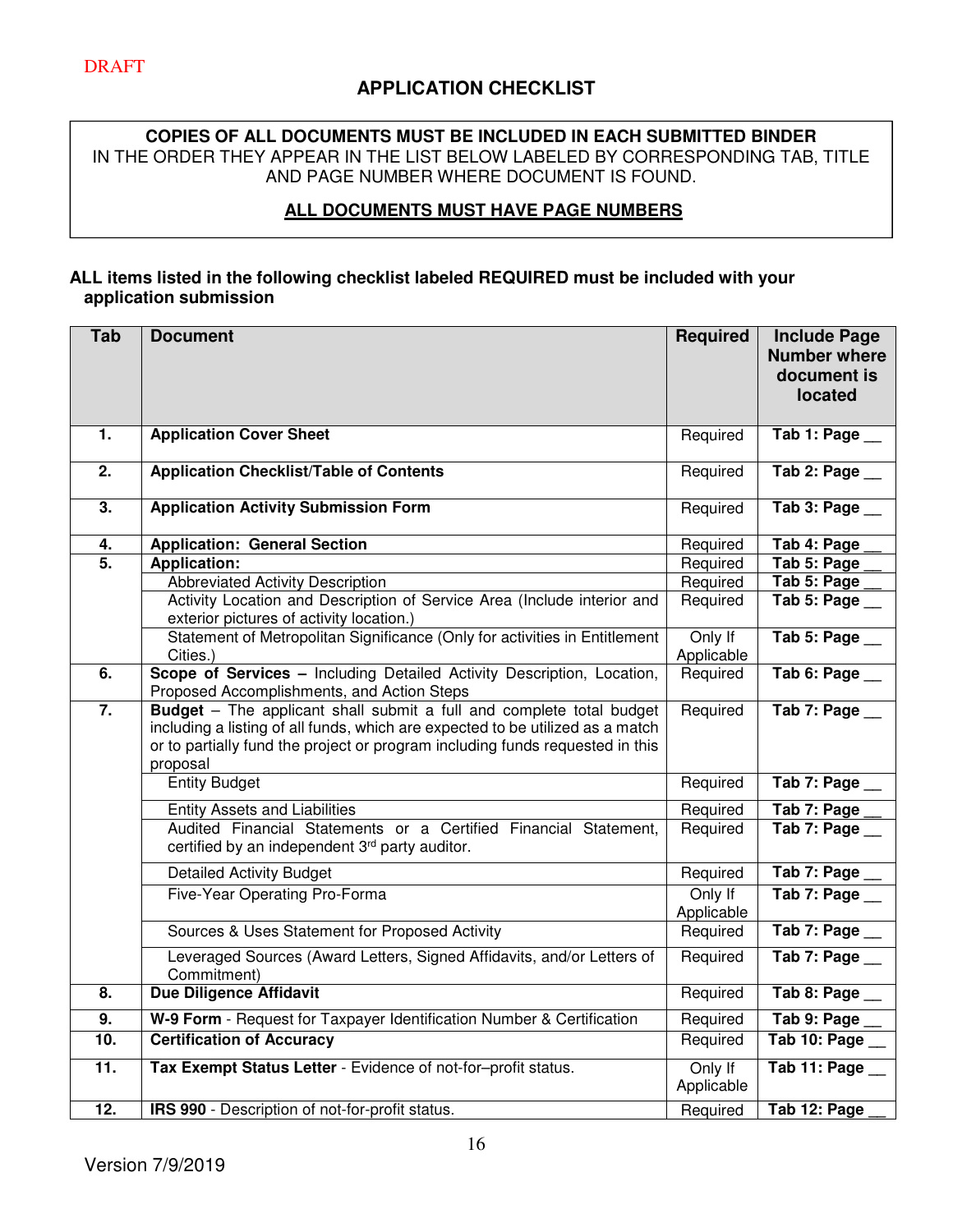| Tab               | <b>Document</b>                                                                                                                                                                                                                                                                                                                                                                     | <b>Required</b>       | <b>Include Page</b><br><b>Number where</b><br>document is<br>located |
|-------------------|-------------------------------------------------------------------------------------------------------------------------------------------------------------------------------------------------------------------------------------------------------------------------------------------------------------------------------------------------------------------------------------|-----------------------|----------------------------------------------------------------------|
|                   |                                                                                                                                                                                                                                                                                                                                                                                     |                       |                                                                      |
| 13.               | Governing Board - Names and addresses.                                                                                                                                                                                                                                                                                                                                              | Required              | Tab 13: Page                                                         |
| $\overline{14}$ . | <b>Current Articles of Incorporation and Corporate Documents - Please</b><br>label and include page numbers for each of the sections listed below.                                                                                                                                                                                                                                  | Required              | Tab 14: Page                                                         |
|                   | Articles of Incorporation/Corporate Certification                                                                                                                                                                                                                                                                                                                                   | Required              | Tab 14: Page                                                         |
|                   | Current Certificate of Good Standing or Certificate of Status - From the<br>State of Florida                                                                                                                                                                                                                                                                                        | Required              | Tab 14: Page __                                                      |
|                   | <b>Business License</b>                                                                                                                                                                                                                                                                                                                                                             |                       | Tab 14: Page                                                         |
|                   | Partnership Agreement                                                                                                                                                                                                                                                                                                                                                               | Only if<br>Applicable | Tab 14: Page                                                         |
|                   | Board Resolutions (If applicable)                                                                                                                                                                                                                                                                                                                                                   | Only if<br>Applicable | Tab 14: Page __                                                      |
| 15.               | <b>Current By-Laws</b>                                                                                                                                                                                                                                                                                                                                                              | Required              | Tab 15: Page __                                                      |
| 16.               | <b>Contact Information for All Partners</b> - Names of the organizations,<br>individuals and the specific governmental agencies involved in the<br>partnership, to include contact person(s), addresses and telephone<br>numbers for each and their role in the project. Identify not-for-profit versus<br>for-profit organizations and include DUNS numbers for each organization. | Required              | Tab 16: Page __                                                      |
| 17.               | Résumés and Organizational Chart                                                                                                                                                                                                                                                                                                                                                    | Required              | Tab 17: Page __                                                      |
| 18.               | <b>Appeals or Other Pending Issues</b>                                                                                                                                                                                                                                                                                                                                              | Only if<br>Applicable | Tab 18: Page __                                                      |
| 19.               | Collaborative Agreements with Service Providers (signed and dated)                                                                                                                                                                                                                                                                                                                  | Required              | Tab 19: Page __                                                      |
| 20.               | <b>Marketing and Outreach Plan</b>                                                                                                                                                                                                                                                                                                                                                  | Required              | Tab 20: Page __                                                      |
| $\overline{21}$ . | <b>Comprehensive Training Curriculum with supporting documentation</b>                                                                                                                                                                                                                                                                                                              | Required              | Tab 21: Page __                                                      |
| 22.               | Past Experience as Homebuyer Counseling (HC) provider                                                                                                                                                                                                                                                                                                                               | Required              | Tab 22: Page                                                         |
|                   | Documentation that the homebuyer counseling entity is a member of the<br>National Industry Standards for Homeownership Education and<br><b>Counseling Services</b>                                                                                                                                                                                                                  | Required              | Tab 22: Page __                                                      |
| 23.               | Proof of a Client Management System<br>Documentation should reflect the total number of clients served within<br>one year prior to the date of this RFA application.                                                                                                                                                                                                                | Required              | Tab 23: Page __                                                      |
| 24.               | <b>Corporate Affiliations</b>                                                                                                                                                                                                                                                                                                                                                       | Required              | Tab 24: Page                                                         |
| 25.               | Homebuyer Counseling Track Record (documentation of successful<br>graduates)                                                                                                                                                                                                                                                                                                        | Required              | Tab 25: Page __                                                      |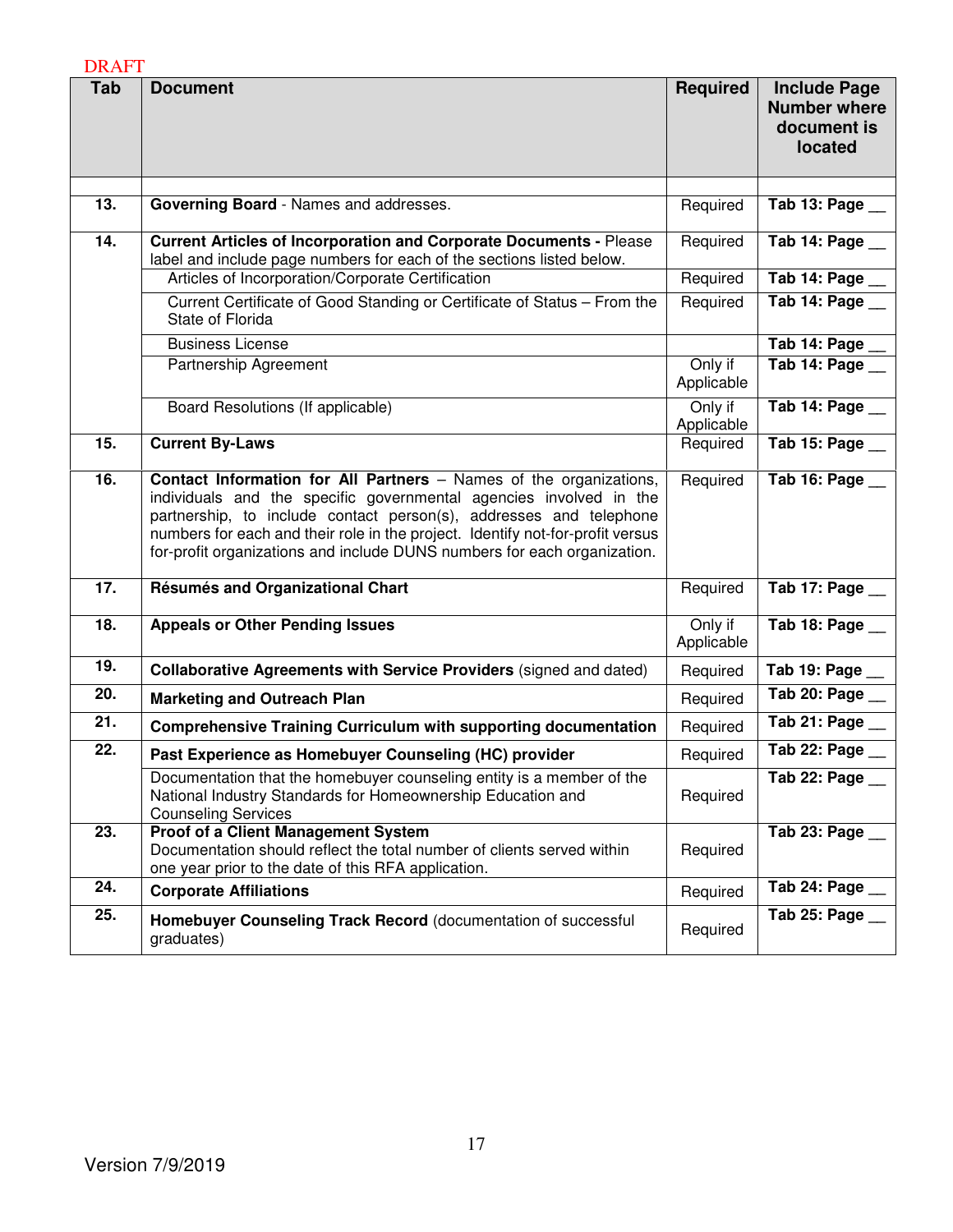## **HOMEBUYER EDUCATION AND COUNSELING SCORING CRITERIA ORGANIZATIONAL CAPACITY AND SOUNDNESS OF APPROACH** (105 Points)

| 1. | How many years has the organization provided homebuyer education and counseling services? Must provide<br>documented proof to receive points.                                                                                                                                                                                                                            |
|----|--------------------------------------------------------------------------------------------------------------------------------------------------------------------------------------------------------------------------------------------------------------------------------------------------------------------------------------------------------------------------|
|    | No Documentation (0 points) $\Box$ 1-4 years (4 points) $\Box$ 5-7 years (6 points) $\Box$ 8 or more years (10 points)                                                                                                                                                                                                                                                   |
| 2. | Is the homebuyer counseling entity a member of the National Industry Standards for Homeownership<br>Education and Counseling? Must include documented proof to receive points.                                                                                                                                                                                           |
|    | $\Box$ No (0 points)<br>$\Box$ Yes (10 points)                                                                                                                                                                                                                                                                                                                           |
| 3. | Does the homebuyer counseling entity utilize a HUD compliant Client Management System for data<br>collection and reporting? Must include documented proof to receive points. (proof of purchase and/or lease of<br>system; with screen print from system that reflects the total number of clients served within one year prior to the date<br>of this RFA application). |
|    | $\Box$ Yes (5 points)<br>$\Box$ No (0 points)                                                                                                                                                                                                                                                                                                                            |
| 4. | How many years of experience do the homebuyer counselors have? Add the number of years of experience<br>of all HUD-certified homebuyer counselors. Must include documented proof to receive points.                                                                                                                                                                      |
|    | ◯ No Documentation (0 points) ◯ 1-5 years (1 point) ◯ 6-10 years (2 points) ◯ 11 or more years (5 points)                                                                                                                                                                                                                                                                |
| 5. | Does the organization have the capability and expertise to provide detailed training on County mortgage<br>programs and private sector lender programs to assist low to moderate-income home buyers?<br>Must provide documented proof to receive points.                                                                                                                 |
|    | $\Box$ No Documentation (0 points) $\Box$ Yes (5 points)                                                                                                                                                                                                                                                                                                                 |
| 6. | What is the percentage of homebuyer counselors that are currently HUD-certified? Must provide current<br>documented proof to receive points. (copies of certifications dated within the last two years)                                                                                                                                                                  |
|    | How many counselors does the agency have?<br>How many HUD-Certified counselors does the agency have?                                                                                                                                                                                                                                                                     |
|    | 69% or less than (0 points) $\Box$ 70-79% (1 point)<br>80-89% (2 points)<br>90-100% (3 points)                                                                                                                                                                                                                                                                           |
| 7. | Has your organization received other funding for counseling services? Must include documented proof to<br>receive points.                                                                                                                                                                                                                                                |
|    | $\Box$ No (0 points)<br>$\Box$ Yes (7 points)                                                                                                                                                                                                                                                                                                                            |
| 8. | How many participants successfully completed and/or graduated from your program in the 12 months prior<br>to the date of this application? Must include documented proof to receive points. (participant verification)                                                                                                                                                   |
|    | less than 100 (0 points)<br>$\Box$ 100 (2 points)<br>200 (5 points)                                                                                                                                                                                                                                                                                                      |
|    | $\Box$ 300 (10 points)<br>500 or more (15 points)                                                                                                                                                                                                                                                                                                                        |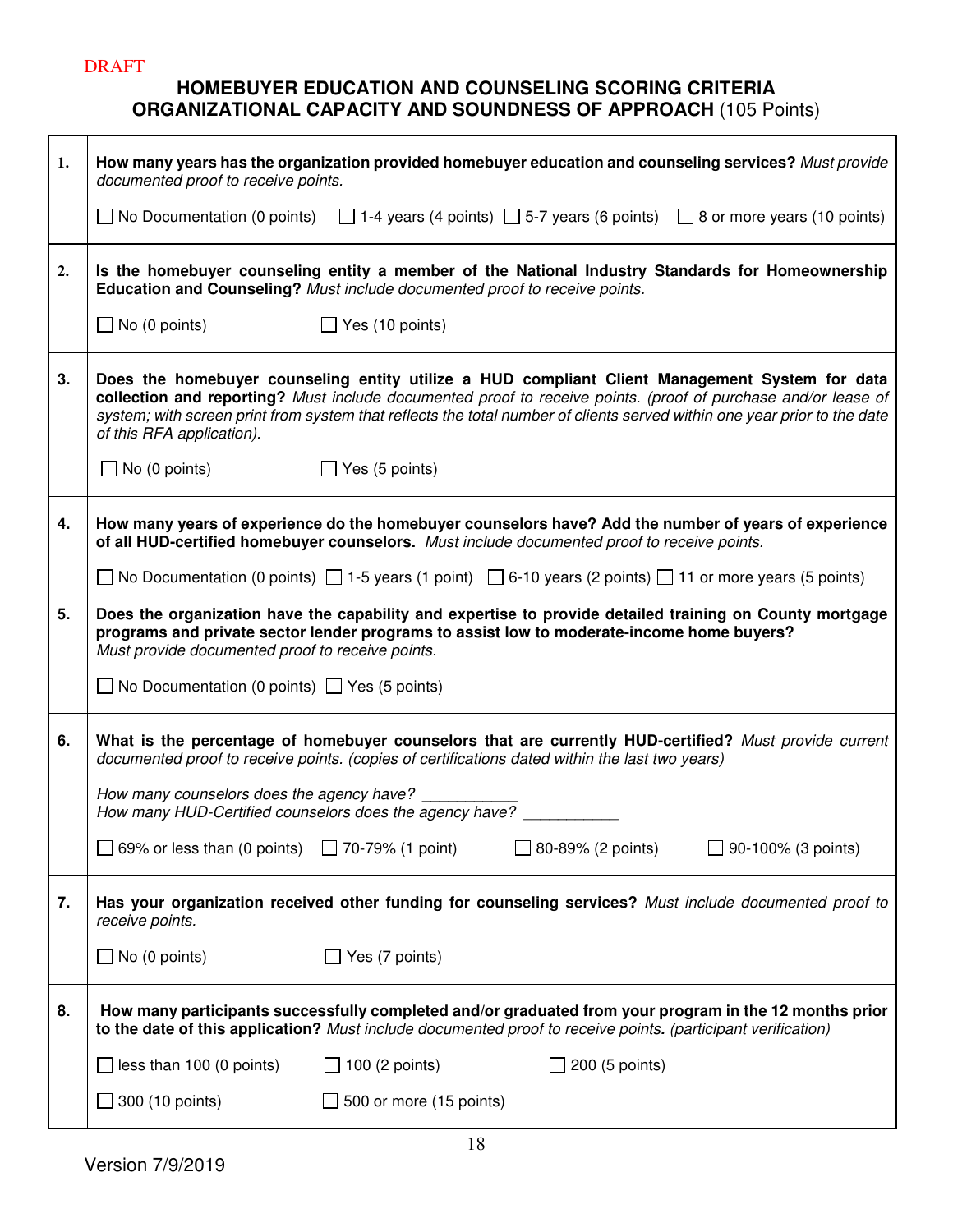|     | <b>DRAFT</b>                                                                                                                                                                                                                                                                                                                                                                                                    |
|-----|-----------------------------------------------------------------------------------------------------------------------------------------------------------------------------------------------------------------------------------------------------------------------------------------------------------------------------------------------------------------------------------------------------------------|
| 9.  | How many participants successfully achieved homeownership in the 12 months prior to the date of this<br>application? Must include documented proof to receive points. (participant verification)                                                                                                                                                                                                                |
|     | Less than 25 (0 points)<br>$\Box$ 26-49 (5 points)<br>$\Box$ 50 or more (10 points)                                                                                                                                                                                                                                                                                                                             |
| 10. | Does the applicant have a comprehensive training curriculum? Must include training curriculum documentation<br>to receive points. A comprehensive training curriculum must reflect detailed course content, learning objectives and<br>benchmarks for each category of services provided.<br>No Documentation (0 points) $\Box$ Marginal (2 points) $\Box$ Moderate (6 points) $\Box$ Comprehensive (10 points) |
|     |                                                                                                                                                                                                                                                                                                                                                                                                                 |
| 11. | Number of training locations within 1/3-mile accessible to public transportation? Must include documented<br>proof to receive points. Note, the 1/3-mile distance must be walkable. There must not be natural or man-made<br>barriers, such as lakes, canals, gated communities, highways, fences, etc., that restrict the ability of clients to walk<br>from public transportation to the training location.   |
|     | $\Box$ No locations within 1/3-mile (0 points)                                                                                                                                                                                                                                                                                                                                                                  |
|     | $\Box$ 1 location within 1/3-mile (3 points)                                                                                                                                                                                                                                                                                                                                                                    |
|     | $\Box$ 2 or more locations within 1/3-mile (5 points)                                                                                                                                                                                                                                                                                                                                                           |
| 12. | Is there a cost for the client to participate in the homebuyer education and counseling workshops? (exclusive<br>of required fees for credit reports) Must include documented proof to receive points.                                                                                                                                                                                                          |
|     | $\Box$ \$51 or more (0 points)<br>$\Box$ \$1 - \$50 (5 points)<br>$\Box$ \$0 (15 points)                                                                                                                                                                                                                                                                                                                        |
| 13. | Has the agency provided post purchase counseling workshops for persons previously served by your<br>organization? Must include documented proof of previous workshops to receive points.                                                                                                                                                                                                                        |
|     | $\Box$ No (0 points)<br>Yes (5 points)                                                                                                                                                                                                                                                                                                                                                                          |
| 14. | Provide the agency's cost per client for each of the items below (for informational purposes only):                                                                                                                                                                                                                                                                                                             |
|     | a) Homebuyer Education and Counseling Services Workshop Only \$<br>How many students do you expect to attend?                                                                                                                                                                                                                                                                                                   |
|     | b) Homebuyer Education/Counseling Services Only \$<br>How many clients do you expect to serve?                                                                                                                                                                                                                                                                                                                  |
|     | c) Financial Literacy Workshop Only \$<br>How many students do you expect to attend?                                                                                                                                                                                                                                                                                                                            |
|     | d) Foreclosure Prevention Counseling Only \$<br>How many clients do you expect to serve?                                                                                                                                                                                                                                                                                                                        |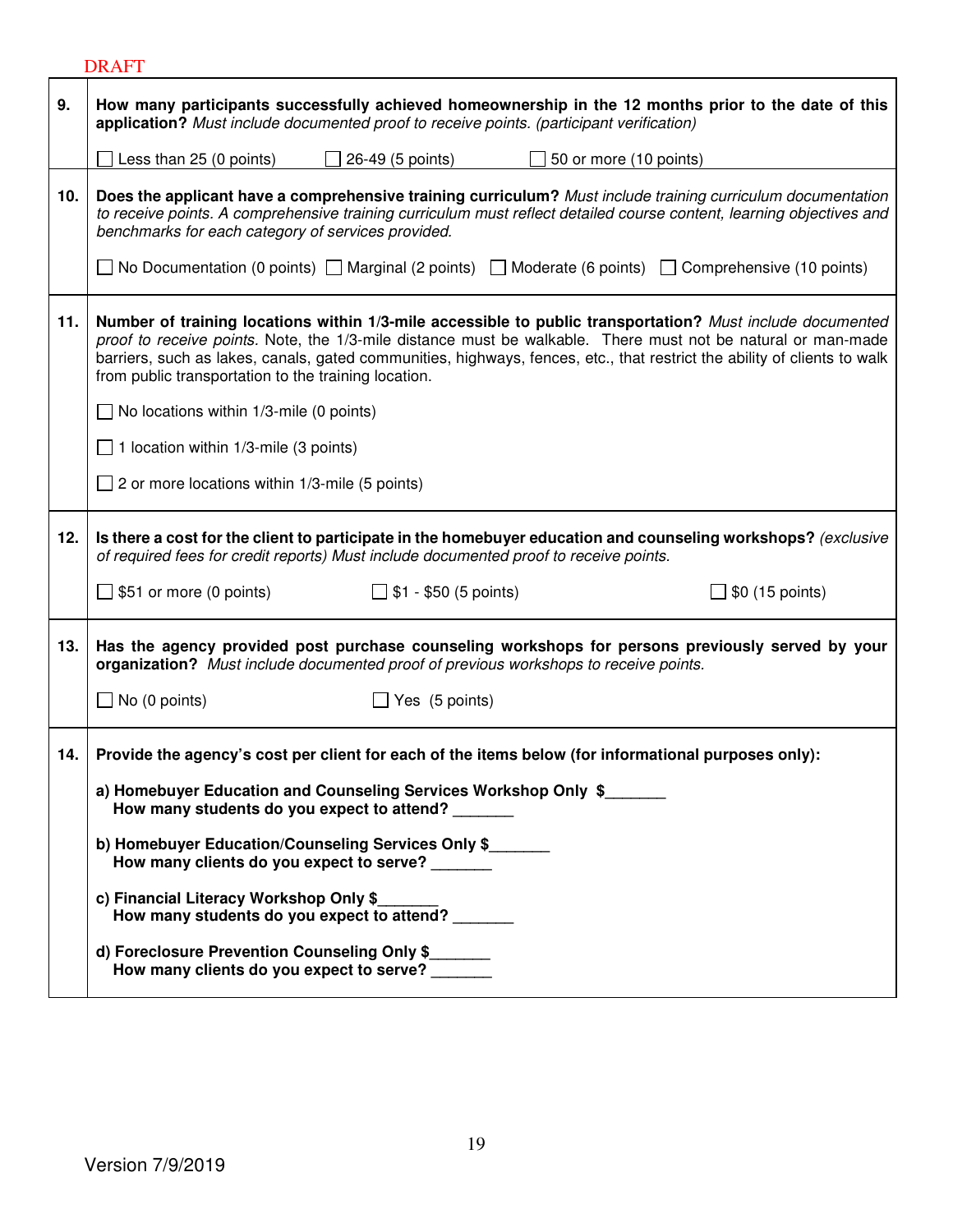## **Due Diligence Check List**

PHCD will adhere to compliance guidelines pursuant to Resolution No. R-630-13 approved by the Miami-Dade County Board of County Commissioners on July 16, 2013, requiring a Due Diligence investigation on all applicants using the following websites and/or reports:

Miami-Dade Office of the Inspector General

Vendor registration documents, affidavits and applicable licenses

Florida Department of Business and Professional Regulation

Insurance and/or bonds as applicable

SBD Violations Reports

Florida Convicted Vendor List

Contractor Debarment Report

Delinquent Contractors

Goal Deficit Mark-Up Report

Suspended Contractors

Florida Suspended Contractors

Federal Excluded Parties List System

- Sudan-Iran Affidavit
- State of Florida Corporations

Capital Improvements Information System

A&E Technical Certification Report

Pre-Qualification Report

Web search for compliance and performance (Better Business Bureau and other jurisdictions)

Reference checks for contracts with similar scope (other County departments, agencies and firms)

Tax Returns, Financial Statements (Audited), Pro Forma statements, and other financial documents

Local Public Records Search (Miami-Dade Clerk of Courts)

Dun & Bradstreet Financial Reports

Public Access to Court Electronic Records (PACER)